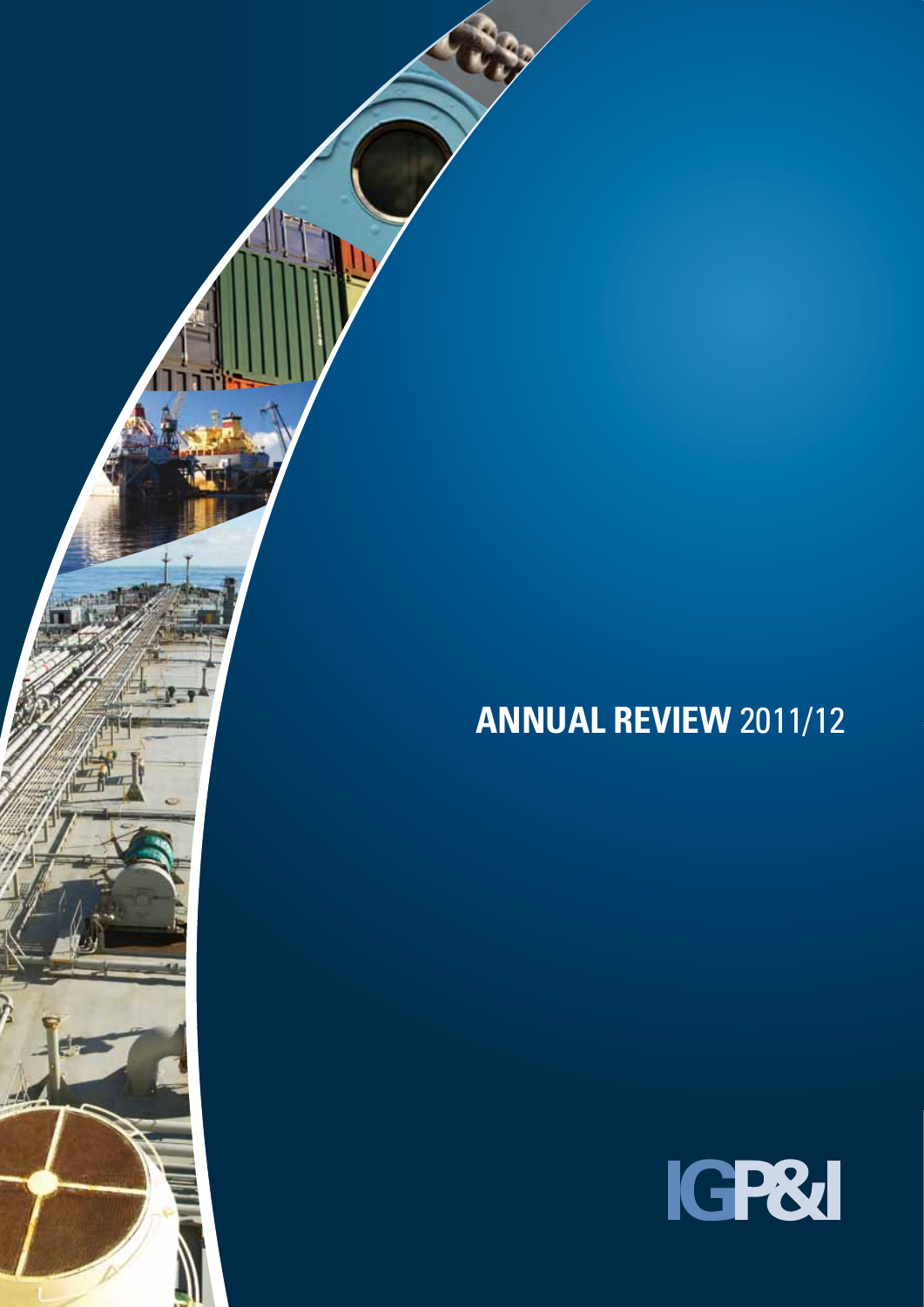| Introduction                                  | $3 - 4$ |
|-----------------------------------------------|---------|
| <b>Chairman's statement</b>                   | 5       |
| <b>Executive officer's statement</b>          | 6       |
| Piracy                                        |         |
| <b>European Union competition review</b>      | 8       |
| Sanctions                                     | 9       |
| Solid bulk cargo liquefaction                 | 10      |
| <b>Athens Convention 2002 Protocol/EU</b>     |         |
| Passenger Liability Regulation 329/2009 (PLR) | 11      |

Ani<sub>ma</sub>

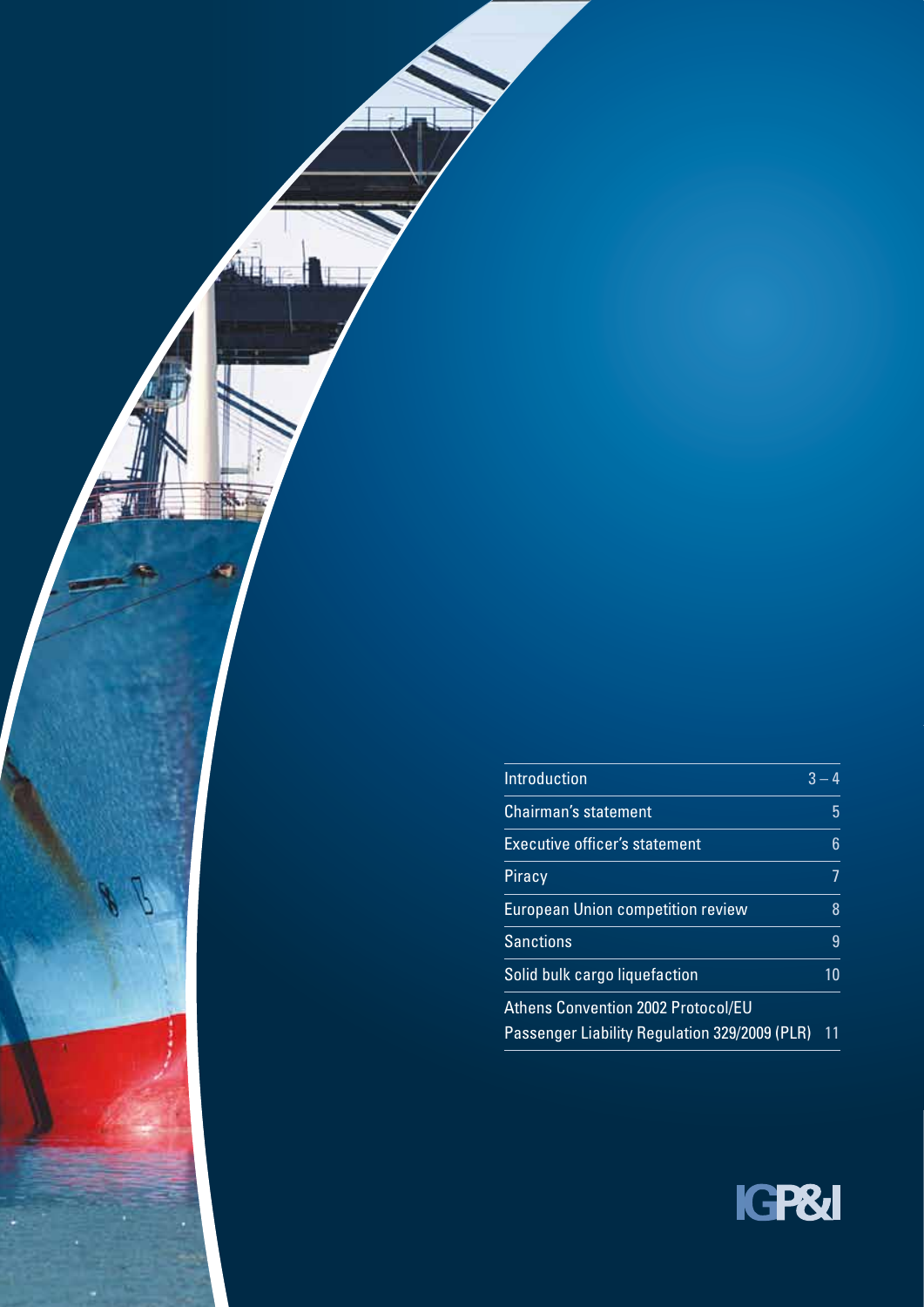# Supporting sea-borne trade



We live in a world that is dependent on the global economy – and that economy simply could not function if it were not for ships and the shipping industry. To understand the importance of shipping in everyone's lives, it is worth looking at the diverse range of products that are used everyday. From the technology that is a vital part of today's economy to the fuel that powers transport and factories, the items that are considered basic necessities of modern life are brought to their respective markets by sea.

While shipping is perhaps the most international of all the world's great industries, it is also one of the most dangerous. Despite the fact that ships have never been so technically advanced, carried so much cargo, or been as environmentally-friendly as they are today, accidents still happen, and the consequences of catastrophes at sea can affect a much wider number

of people than are directly involved, as for example in cases involving significant loss of life or pollution.

However, without shipping, intercontinental trade, the bulk transport of raw materials and the import/export of affordable food and manufactured goods would simply not be possible. It is the job of the global insurance industry to help shipowners and operators to mitigate and manage their risks so that trade can continue – and it is here that the International Group of P&I Associations plays its part.

# **Insuring a vessel's liabilities**

The world merchant fleet currently exceeds 85,000 vessels with a combined gross tonnage of in excess of 1 billion GT. Marine property insurers provide cover for known quantifiable risks, for example, in hull and machinery insurance for shipowners and cargo insurance for cargo owners. However, there is also a requirement for shipowners to have third party liability insurance for broader indeterminate risks, for example loss of life or personal injury, liability for loss of or damage to cargo, collision and pollution liabilities and wreck removal.

Shipowners who control over 90% of the world's merchant fleet buy insurance for these third-party risks from one of the

13 Protection and Indemnity (P&I) Clubs that form the International Group of P&I Associations (the International Group). P&I insurance originated in the 1850's and the system has developed over the centuries to help deliver compensation and support to the victims of maritime accidents.

The Clubs are mutual insurance associations of which the shipowners are the members. They are owned by, and run for the benefit of, their members. Unlike commercial marine insurers, who are answerable to their shareholders the Clubs are run as non-profit-making businesses. The Group Clubs compete between themselves – and with other mutual and commercial insurers of P&I liabilities, but through the structure of the International Group Agreement the member Clubs share between them liabilities in excess of US \$8 million up to a maximum limit of around US \$7 billion.

The International Group performs three key functions: the operation of the claims pooling and reinsurance programme, providing a forum for the exchange and consideration of views on matters relating to shipowners' marine liabilities and insurance arrangements, and external representation.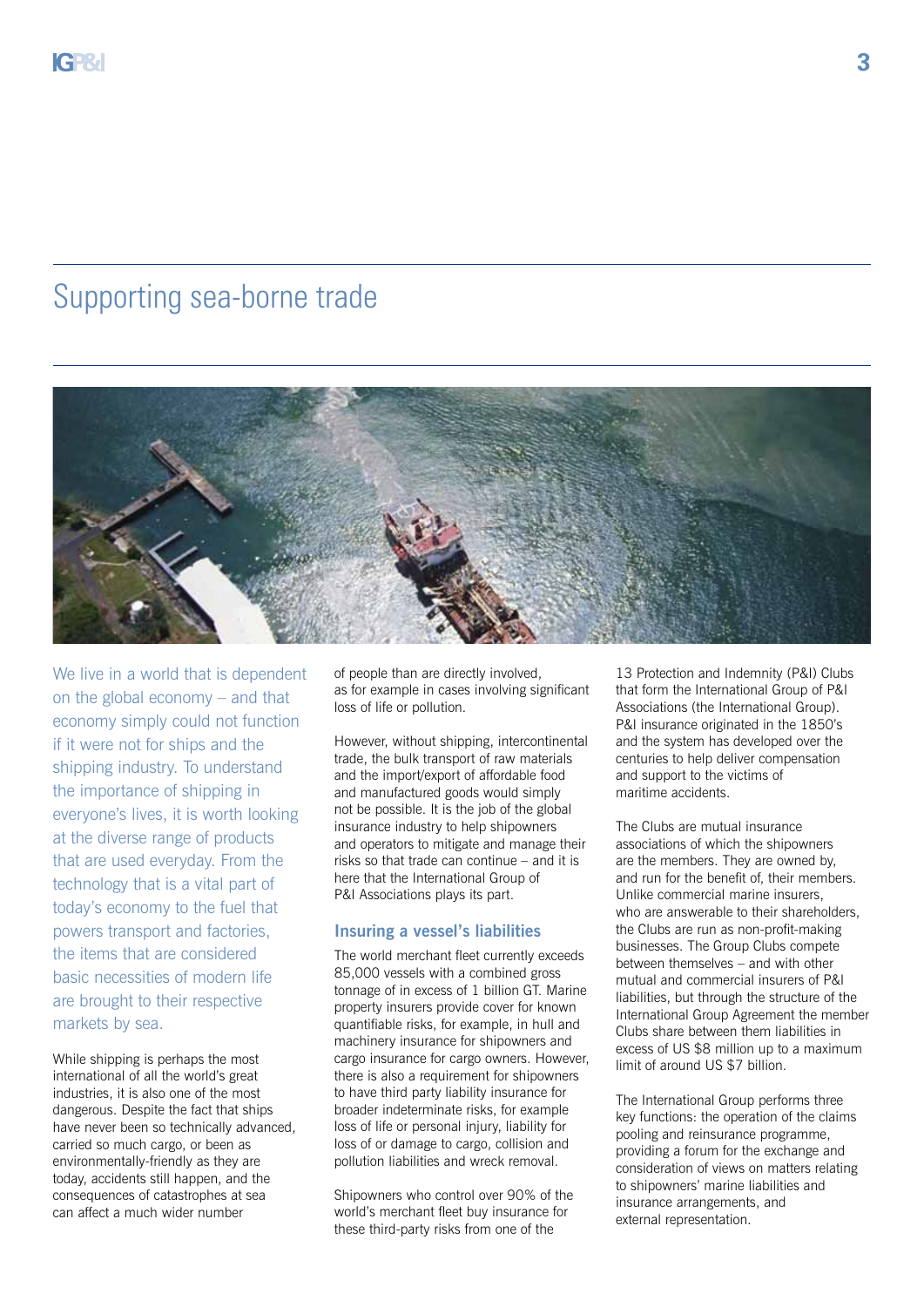# Supporting sea-borne trade





### **Pooling and reinsurance**

One of the main roles of the International Group is the administration of the claims sharing arrangement funded by all the member Clubs and known as "the Pool", and its associated reinsurance programme. This pooling system provides a simple, but highly efficient and fair, system of spreading risk and enhancing the financial security that Clubs offer their members. The Group pooling system is structured to meet the needs of claimants in maritime disasters by facilitating speedy and certain payment of very substantial amounts of compensation, a factor which is recognised

by governments, maritime authorities and organisations around the world. The importance of the Group pool system is recognised in the IMO provisions relating to insurance and financial security in its guidelines to member states on shipowners' responsibilities in respect of maritime claims.

The claims pooling arrangements are underpinned by a very extensive, annually renewed, market reinsurance programme. Over 80 reinsurers worldwide participate in this and it provides up to US \$3 billion of reinsurance cover for pool liabilities in excess of US \$60 million. Through these pooling and reinsurance arrangements the Group Clubs are able to offer the highest level and broadest range of liability insurance cover on a cost-effective basis. The large volume of tonnage and wide range of vessel types entered in the Group Clubs help to minimise the volatility of shipowners' contributions, and is a key factor in the very competitive terms and cost of the Group reinsurance programme. In addition, through the Group's whollyowned captive – Hydra – reinsurance is provided for claims between US \$30 million and US \$60 million, and for a 25% share of the first US \$500 million layer of the Group reinsurance programme. This means that Group Clubs can more effectively control reinsurance costs and protect against the volatility and risks of the commercial reinsurance markets.

## **Forum**

The Group Clubs between them provide cover for shipowners from every maritime nation, and virtually every type and size of vessel. This enormous range of nationality of ownership and vessel type makes the International Group a unique forum for the promotion and exchange of views on matters relating to shipowners' liabilities and insurance cover. The International Group has over 90 subcommittees and working groups addressing a broad range of practical, technical and legal issues that relate to shipowners' liability.

### **Representation**

The International Group provides an effective voice for the members of the individual Clubs to speak collectively on important industry issues, for example on international conventions and legislation affecting shipowners' liabilities and related insurance matters.

It also promotes, participates in and implements initiatives aimed at improving ship quality and safety standards. All the Group Clubs have in-house expertise in loss prevention and claims management which is shared amongst the International Group, and provides an unparalleled knowledge and expertise base for the benefit of the Clubs and the shipowners who are their members, as well as assisting other industry associations, governments and regulators.

The International Group also assists states and inter-governmental bodies and agencies in reviewing and drafting legislation and regulation which impacts on maritime liabilities.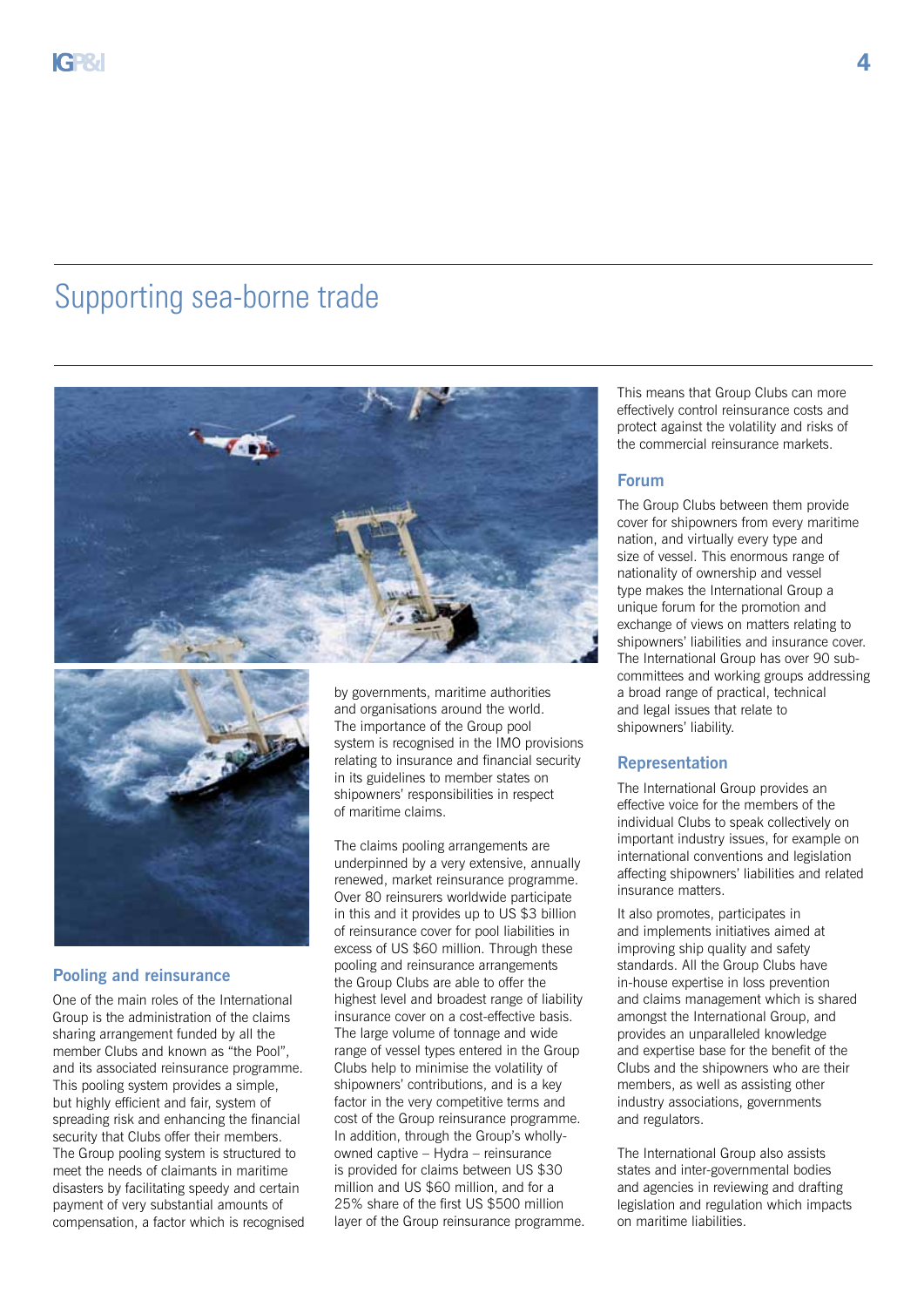

# Chairman's statement Claes Isacson

There is no doubt that mutuality<br> **International Group owners' tonnage** is not a widely adopted ownership structure but, for our industry, it is a structure that has stood the test of time. This is demonstrated by the steady growth of tonnage protected by the International Group members against the liabilities imposed by different legislative and governmental bodies.

# **A history of responding to change**

Clubs are an integral part of both the short and long-term response to casualties, not just meeting the needs of the owners, but also those of the victims of maritime accidents and the authorities involved. Time after time, we have seen major shipping incidents leading to new legislation to which the industry has responded with new products or extended covers. Clubs are able to provide the most extensive insurance cover available because of the International Group pooling and reinsurance arrangements.

# **The market today – meeting shipowners' needs**

Despite competition from other systems, the vast majority of owners have remained within the mutual system because they can, in contrast to the commercial insurance markets, obtain insurance cover 'at cost'. However, it is not just about price.

Prevention is undoubtedly better than cure, and one of the key areas which sets Clubs apart from their commercial market competitors is their focus on initiatives aimed at averting incidents and limiting the exposure of shipowners. This includes promoting and implementing standards and safety measures through

 $100$ 8<sub>nr</sub> **GT Millions** GT Millions con<sup>o</sup> 400  $200$ 0 2002 2003 2004 2005 2006 2007 2008 2009 2010 2011

proper risk assessment, as well as the sharing of knowledge and expertise gained from casualty work within and between the International Group Clubs, states, regulators and other key areas of the shipping industry.

While loss prevention is a key objective. accidents inevitably occur and responding properly when they do occur is a critical part of the service provided by Clubs. The prompt and efficient payment of compensation is a vital part of this, and the Clubs' reputation for responding has remained second to none despite having to deliver ever broader and higher limits of compensation.

# **The way ahead – evolving to meet the future**

The future is uncertain, with ongoing and new challenges to be faced. The focus on the protection of the marine environment is increasingly stringent, so the role of the Clubs in providing both compensation and technical expertise is growing in importance. Equally, significant increases

in compensation limits for passengers, and the cost of pollution incidents and wreck removal will test the system in the coming years. The continuing attention from competition regulators on the Clubs, and International Group system, remains significant and could undermine the ability to deliver the range and levels of compensation required.

Nevertheless, the Clubs and the International Group have gone from strength to strength over the last 150 years. I believe that this is down to three key attributes; resilience, responsiveness and robustness, all of which mean that the system will continue to adapt to a changing environment and to provide unparalleled cover for both shipowners and victims of maritime incidents.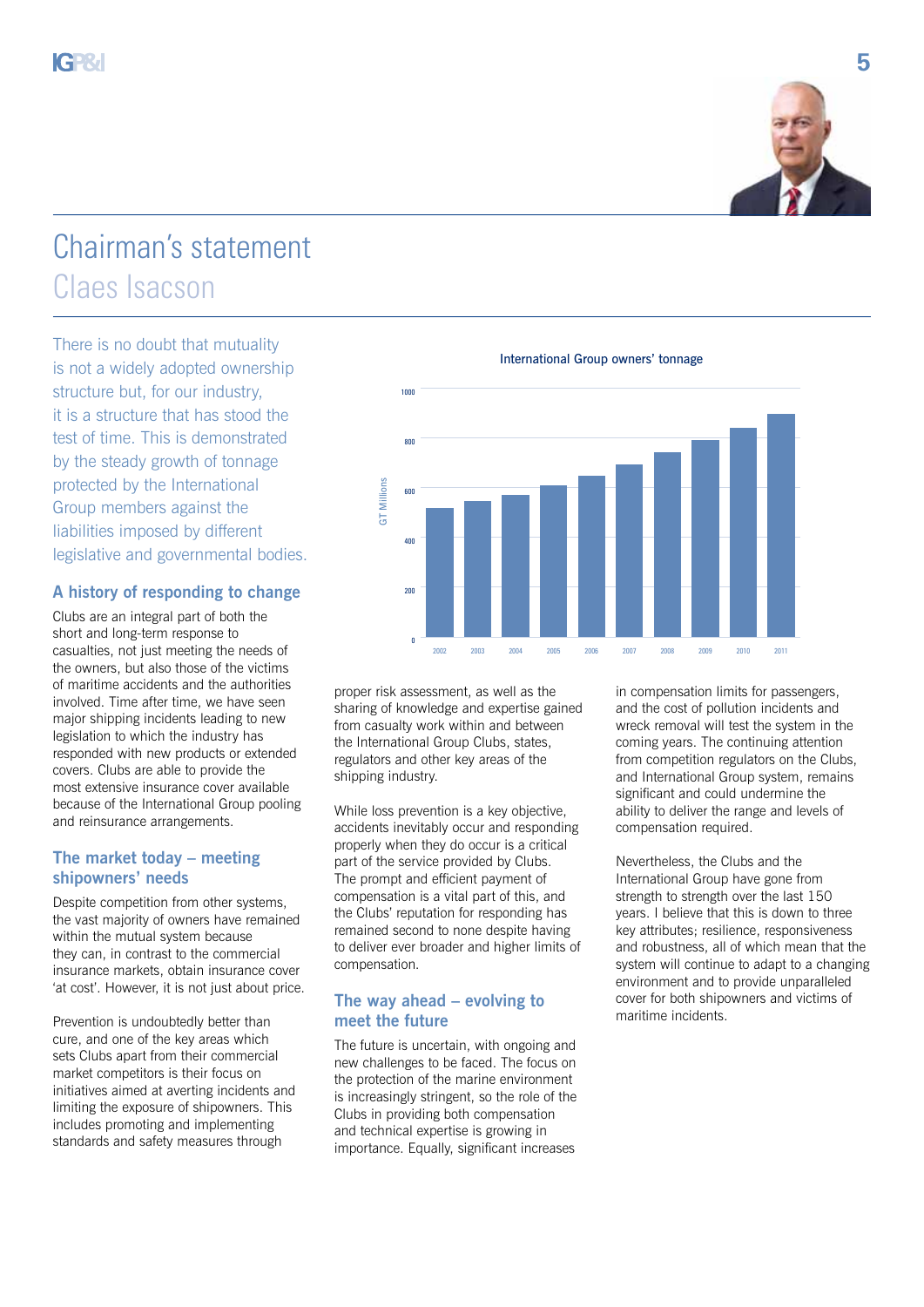

# Executive officer's statement Andrew Bardot

2011 was another year of diverse and interesting challenges and issues for the International Group and, in consequence, for our Secretariat which manages the day-to-day co-ordination of internal administration on Group matters, external engagement and representation of the International Group.

## **Challenges and issues**

#### *The EU investigation*

This was initiated in 2009 into the International Group and member clubs and is set to continue into 2012, further occupying everyone's time and attention.

#### *Sanctions legislation and regulation*

The extension of existing, and introduction of new, sanctions during 2011 – and their impact on insurance arrangements – have kept us busy identifying potential changes to cover and on the pooling and reinsurance arrangements.

#### *Piracy*

The problem in the Gulf of Aden/Horn of Africa/Indian Ocean region continues unabated, and we have been working closely with other concerned organisations on a number of industry and naval/military initiatives. Through them we are seeking to address the underlying piracy problem, and the impact of these violent incidents – particularly the short and long-term effects on the welfare of hijacked crews.

#### *Cargo concerns*

Periodically there are specific problems relating to the carriage of particular types of cargo and, in 2011, it was the turn of solid bulk cargoes with liquefaction propensities. This came under the spotlight following a series of total losses, which also sadly involved a heavy death toll.

# **Regulatory changes**

There are three issues that are occupying a considerable amount of time, both within the Secretariat and Club managements. These include:

- the state ratifications of the Athens Convention 2002 Protocol;
- the 31 December 2012 implementation date for the EU Passenger Liability; and,
- the likely entry into force of the ILO Maritime Labour Convention.

The process of bringing the EU Insurance Directive into force within member states has required extensive engagement with them, and the International Group has also been involved in providing industry input into the application, and review, of the EU Environmental Liability Directive.

Elsewhere, China continues to demand considerable time and input in relation to the implementation of new regulations, particularly relating to oil pollution liability, spill response and liability insurance arrangements. India has also been another focus of attention in relation to insurance requirements for vessels using its ports.

# **Other regulatory issues**

As well as the regulatory changes already mentioned in this review, the International Group has been actively engaged in a wide range of regulatory issues related to the development of draft rules and regulations in various jurisdictions around the world for example, in the US, Indonesia, Italy, Turkey, Panama, the Russian Federation and India, amongst others. This work is in addition to providing advice on the application of legislation adopted at a regional and international level.

During 2011, the International Group has actively participated in a range of discussions and meetings that have taken place at the International Maritime Organization (IMO), notably the IMO's Legal Committee, Facilitation Committee, Maritime Safety Committee and the Sub-Committee on Dangerous Goods, Solid Cargoes and Containers, as well as

continuing to take an active role in the meetings of the 1992 International Oil Pollution Compensation Fund governing bodies and intersessional working group.

## **Operational developments**

The Secretariat team has been bolstered during 2011 by the arrival of Pauline Marchand, a lawyer with pollution expertise, and David Bolomini who previously headed the UK government's delegation to the IMO Legal Committee where he served for five years. He led on all maritime issues in the EU (including the Erika III package) and ILO, and was the UK's board member to EMSA and a member of their panel of experts assisting new accession states. Both will add considerably to the expertise and reach of the Secretariat team. Hugh Hurst, who has played a central role in the activities of the Secretariat for over 10 years, has now headed off to enjoy a very well earned retirement. His tireless efforts and valuable input on a wide range of complex International Group issues over the years has been greatly appreciated and will be missed.

The Secretariat has continued to work closely with representatives from a number of Clubs on the further development and full CII accreditation of the Group P&I Qualification program. Four modules are up and running with two series of examinations having been held during 2011 and a further three are under development for 2012.

We are very grateful for the investment of time and energy that representatives of the Club managers make in participating on the numerous sub-committees and working groups that are key to our operations. Currently there are over 90 such sub-committees and working groups addressing issues impacting on the cover provided by Clubs and the operation of the Group pooling and reinsurance arrangements. The extensive intellectual and practical input they provide is an unparalleled resource for everyone involved in maritime activities.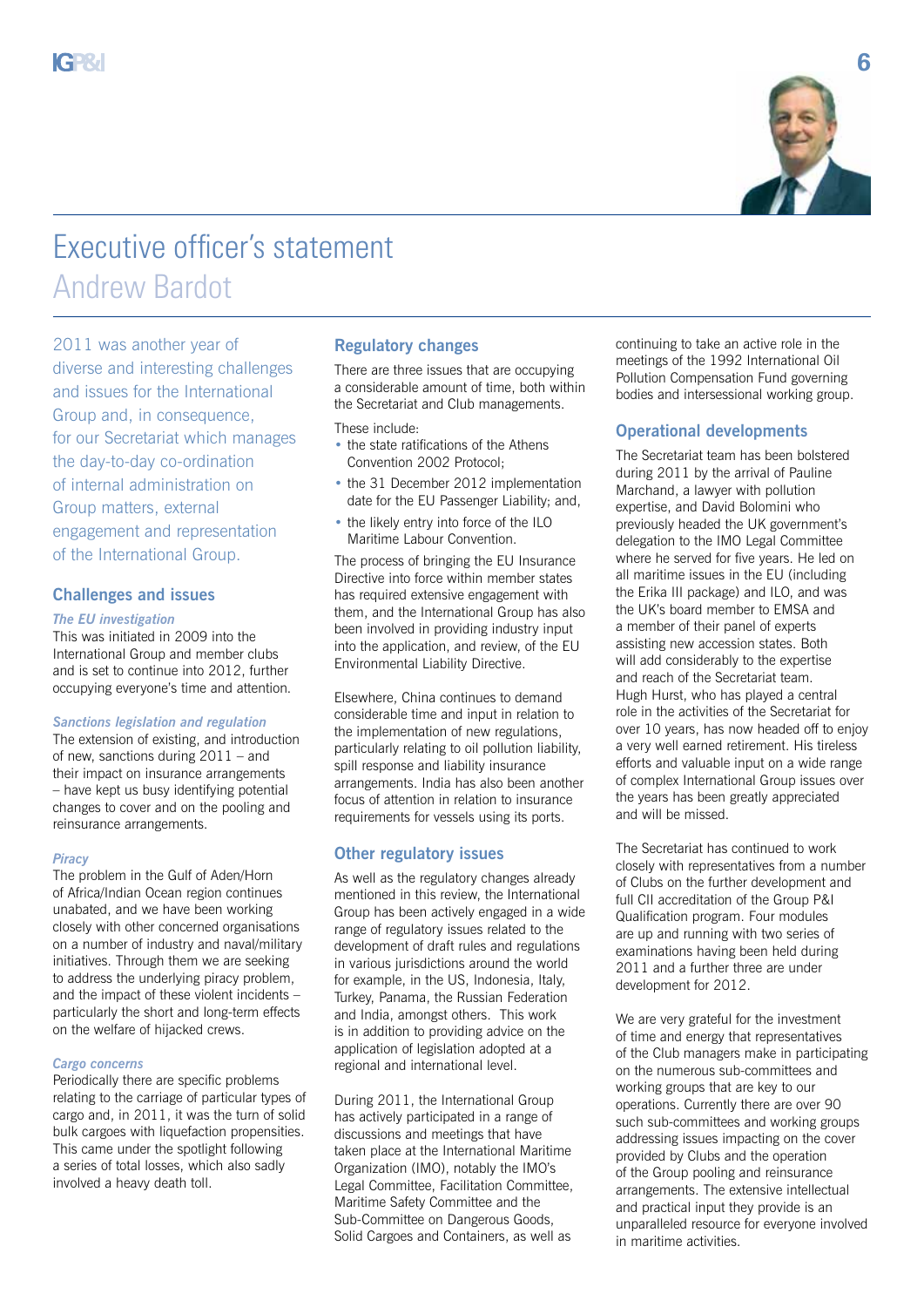# **Piracy**



Pirate attacks on merchant vessels continued unabated in 2011 across the Gulf of Aden, the Horn of Africa and into the Indian Ocean – a trend which is still preoccupying the shipping industry and marine insurers – despite the continuing efforts of the multi-national naval coalitions operating in the regions.



The International Group has made extensive efforts to promote 'self help' through the development and implementation of best management practices, which are now on their fourth version.

The escalating levels of pirate activity have been partly due to the increased use of 'mother ships' to launch attacks, and a wider theatre of operations, which have made attacks less weather-dependent. Reported attacks from 2008 to 2011 also reveal an increasing incidence of armed engagement by pirates. In addition, there has been a sharp rise in the cost of ransom payments, from an average of US \$1.5 million in 2007 to US \$5.2 million in 2010, which can be increased by as much as 50% again in terms of expenses. A number of ransom payments have reportedly exceeded US \$10 million.

The Group Clubs have continued to work alongside shipowner and insurer industry associations, the United Nations, IMO states, and naval coalition forces to improve guidance to shipowners about how to protect against the risk of piracy attacks, as well as the more contentious subject

of deploying armed security personnel onboard vessels. There is recognition that shipowners are increasingly using, or at least considering, armed personnel, so flag states are becoming more receptive to shipowners' wishes, taking steps to accommodate them in changes to national legislation. Clubs are providing guidance to shipowners on implications for their P&I insurance, as well as the contractual terms offered to security providers, whose numbers have proliferated as many new companies seek to capitalise on the opportunities afforded by the increasing number of piracy attacks.

The Group Clubs are also actively supporting a number of piracy-related shipping campaigns, including Save Our Seafarers and the Maritime Piracy Humanitarian Response Programme.

It is universally recognised that these are long-term problems, the resolution of which is dependent on restoring political stability in Somalia. In the meantime, the Group Clubs will continue to participate in and support initiatives to alleviate the impact of piracy on seafarers and their dependents.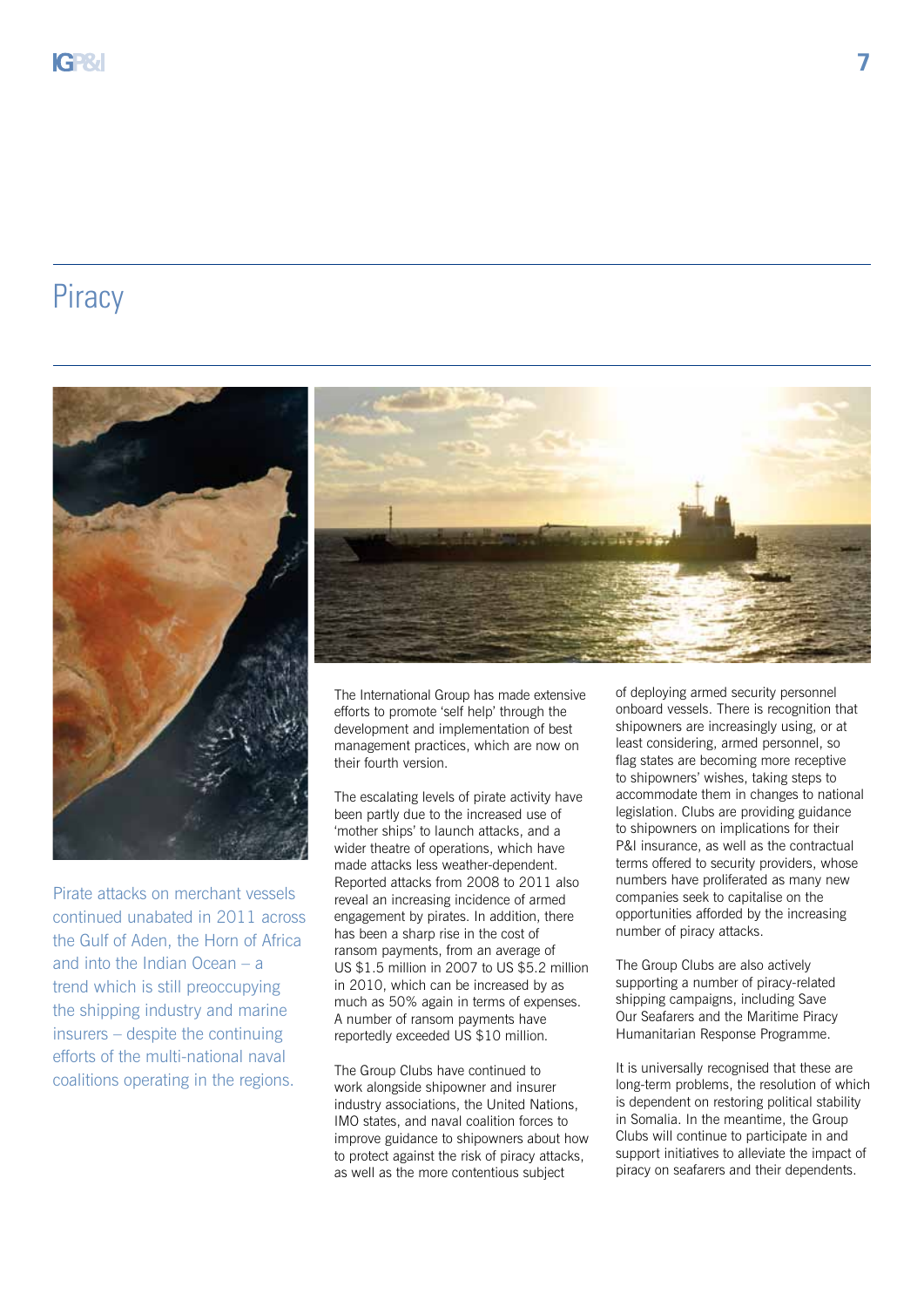# European Union competition review

The most recent European Union (EU) review of the organisation and operation of the International Group and its member Clubs was formally launched by the Directorate General of Competition in August 2010.

In contrast to previous investigations in the mid-1980s and mid-1990s, the current review was not prompted by specific complaints about the operation of the International Group, but was part of a wider review of general insurance arrangements.

The Commission is carrying out a detailed review of a number of aspects of the International Group and its members with a focus on the International Group's claim sharing and reinsurance arrangements. Since the start of the investigation, a substantial amount of information and data has been provided to the investigating case team by everyone involved.

So far, no specific concerns have been articulated by the Commission. The former case team manager has publicly stated that the intention of the review is not to damage or undermine the International Group system, but rather to see if it can be made to work more effectively for shipowners. This is despite the fact that the shipowners are – through the mutual structure of the Clubs – the owners of the system that is under review.

We have maintained a responsive and constructive relationship with the case team throughout the review, and will continue to do so. It is unlikely to conclude before 2013 and, in the meantime, the International Group and Clubs continue to operate under the arrangements approved as part of the last exemption granted in 1999.

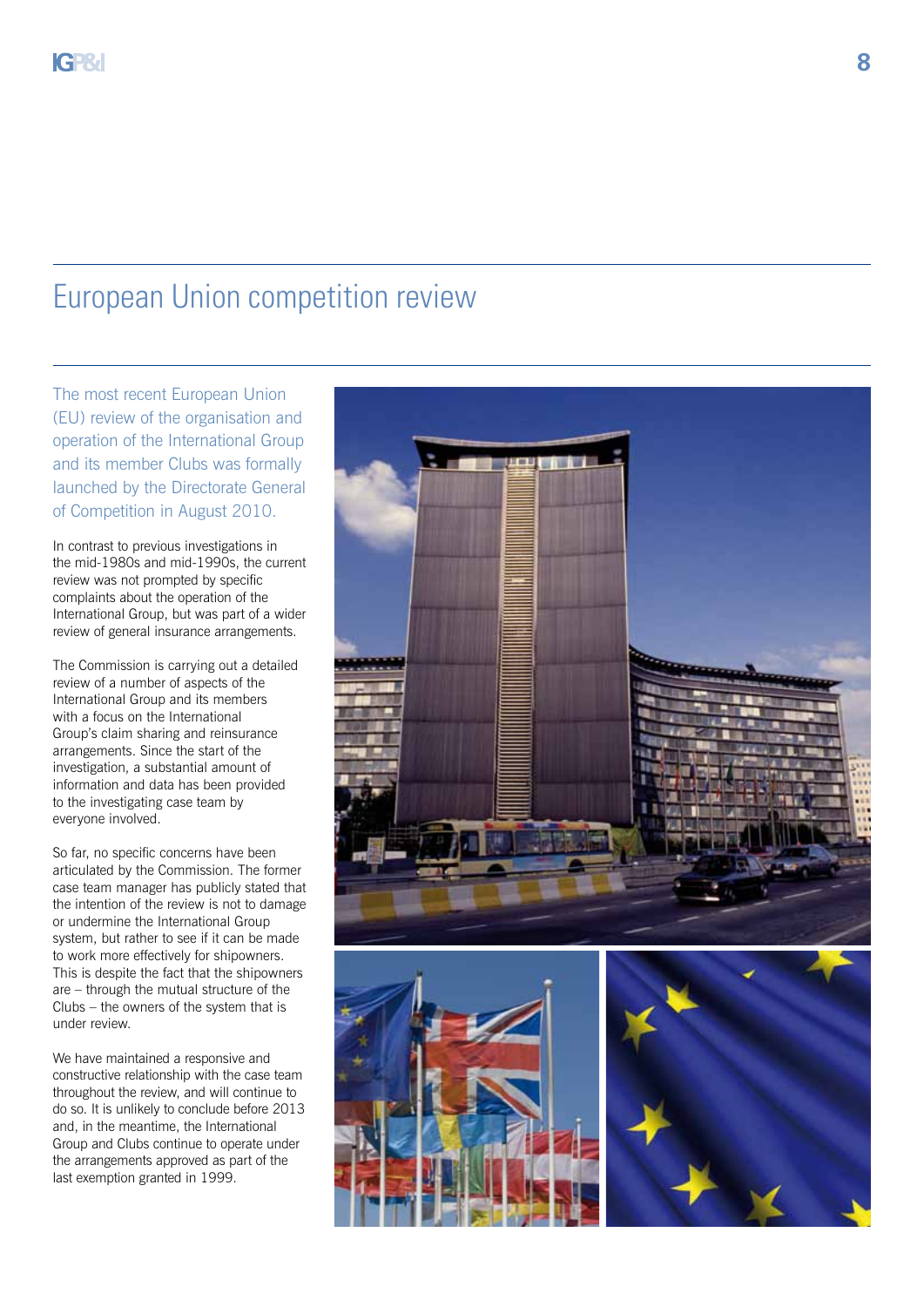# **Sanctions**



Governments and regulators are increasingly targeting the financial services industries, including insurance, as a route to more effective enforcement of sanctions legislation. Recent sanctions legislation – targeted at Iran, the Ivory Coast, Libya and Syria – has created problems for shipowners and their Clubs by impacting insurance arrangements.

In some cases there has been a prohibition on the provision of insurance to designated shipowners or companies, the insurance of certain trading activity, or payments by insurers to designated individuals or entities. The 'extra-territoriality' of some sanctions – particularly those emanating from the US – have also created significant problems for shipowners, Clubs and the International Group.

### **A lack of clarity**

Much of the regulation and legislation deliberately lacks clarity to provide flexibility in interpretation and enforcement by the relevant authorities, which in turn has created difficulties for all insurers, including the Clubs. For example, in response to the US and EU sanctions against Iran, all Clubs have had to introduce general sanctions rules to protect their members from exposure to sanctionable activities, and the effect of these rules are mirrored in the Group pooling arrangements.

The International Group has engaged extensively with the US, the EU and national regulators on the interpretation of their various pieces of sanctions legislation. In relation to the EU sanctions against Iran, we have had some successful input into the final drafting process to achieve greater clarity in the proposed measures. However, given the underlying political objectives of the sanctions, there is not a great deal that can be done to steer or influence the drafting processes.

# **Widespread impact**

The impact of sanctions has been felt not only on the underlying shipping and trading activity, but also on insurance and reinsurance arrangements. The International Group and Clubs have had to focus on the potential impact on the policies they provide to their members, and also on the risk to their individual and collective reinsurance arrangements. US regulators have already sanctioned US-domiciled reinsurers in relation to individual Club reinsurance arrangements. The risk of a similar action in the context of the International Group's reinsurance programme cannot be ignored, and could have a significant impact on recoveries under our annually-renewed general excess of loss reinsurance programme.

It is clear that targeting the insurance industry is perceived to be an effective way of enforcing sanctions, and the burden of such measures on insurers is likely to increase in the future. Therefore, both at the Group and Club level, there will be ongoing extensive engagement with national and international regulators to ensure compliance with current and future sanctions legislation and regulations.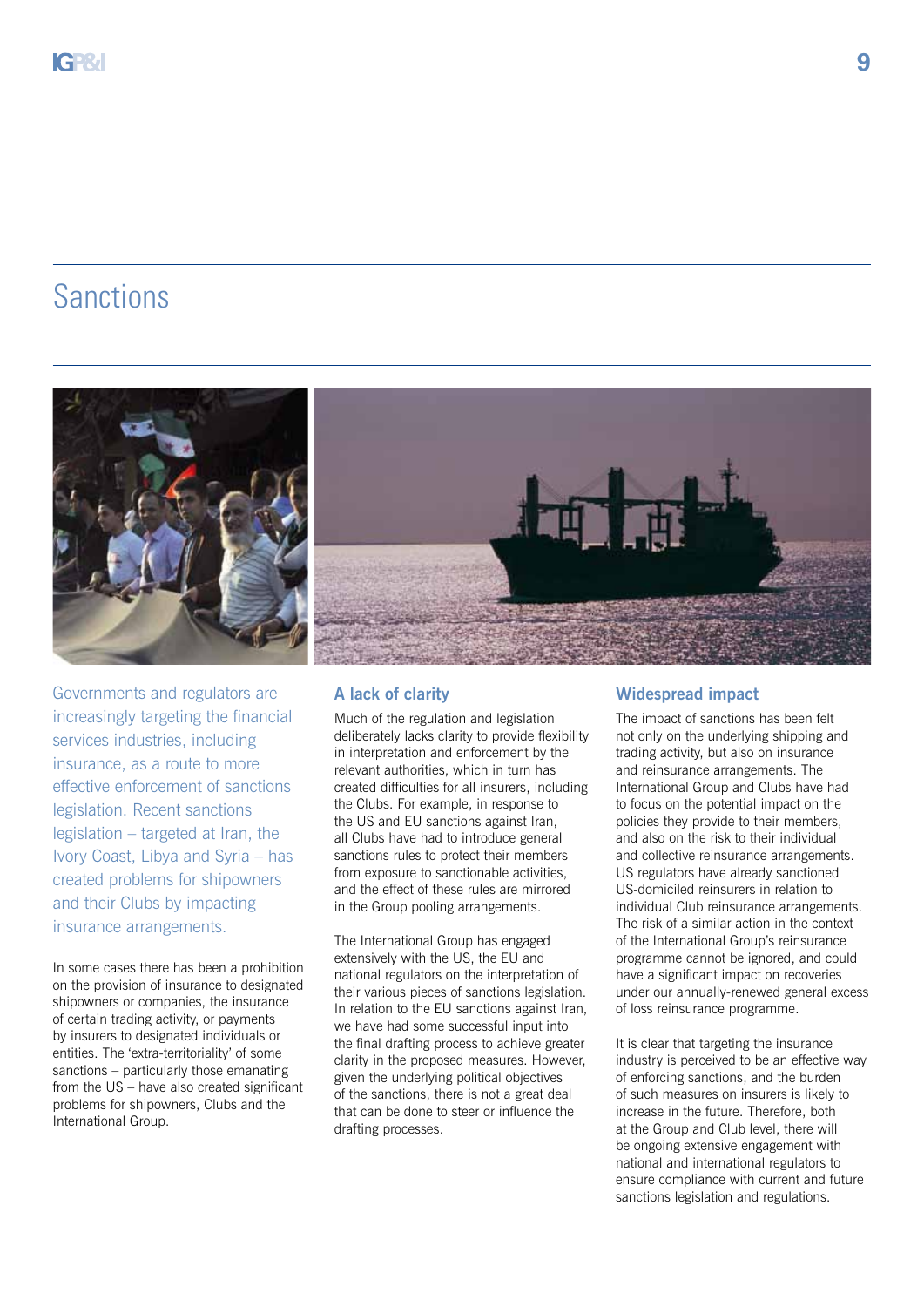# Solid bulk cargo liquefaction





Over a number of years, problems arising from the carriage of certain types of cargo have required both the International Group and its Clubs to coordinate efforts with other industry associations – in particular, the IMO. Last year, three vessels sank carrying cargoes of nickel ore from Indonesia to China, with the loss of 45 seafarers.

While the cause of these casualties has not yet been definitively determined, nickel ore (like iron ore fines) is a cargo that is likely to liquefy if its moisture content exceeds the Transportable Moisture Limit when loaded. Liquefaction of ore cargoes can also be caused by the normal incidents of a sea voyage, for example, the motion of the ship in the seaway or vibrations caused by the running of the main engine or other onboard machinery.

Liquefaction of such cargo can result in a loss of stability, which in turn can lead to a vessel capsizing. It is therefore very possible that all three vessels were lost as a result of cargo liquefaction. There have been a number of other recent reports of cargoes of nickel ore – loaded in both Indonesia and the Philippines – liquefying and causing loss of stability to the carrying vessel, although fortunately none resulted in the loss of the vessel. In one such case the carrying vessel grounded, causing extensive hull damage.

The International Group has been cooperating with other industry organisations, including Intercargo, ICS and Bimco, to inform shipowners of the dangers

associated with the carriage of solid bulk cargoes that have a propensity to liquefy, and the importance of ensuring that shippers comply with the requirements of the IMSBC Code. In this context, the International Group has co-sponsored papers on the issue, which have been submitted to the IMO Maritime Safety Committee, and most recently the 16th Session of the IMO Sub-Committee on Dangerous Goods and Solid Bulk Cargoes held in September 2011. The International Group has also written to a number of states and to individual shippers expressing its concerns around the subject, as well as organising a number of meetings with relevant industry players and experts to address the technical issues arising in relation to the loading and carriage of such cargoes.

The International Group will continue to work with other industry associations to promote the reduction or elimination of the risks in this area.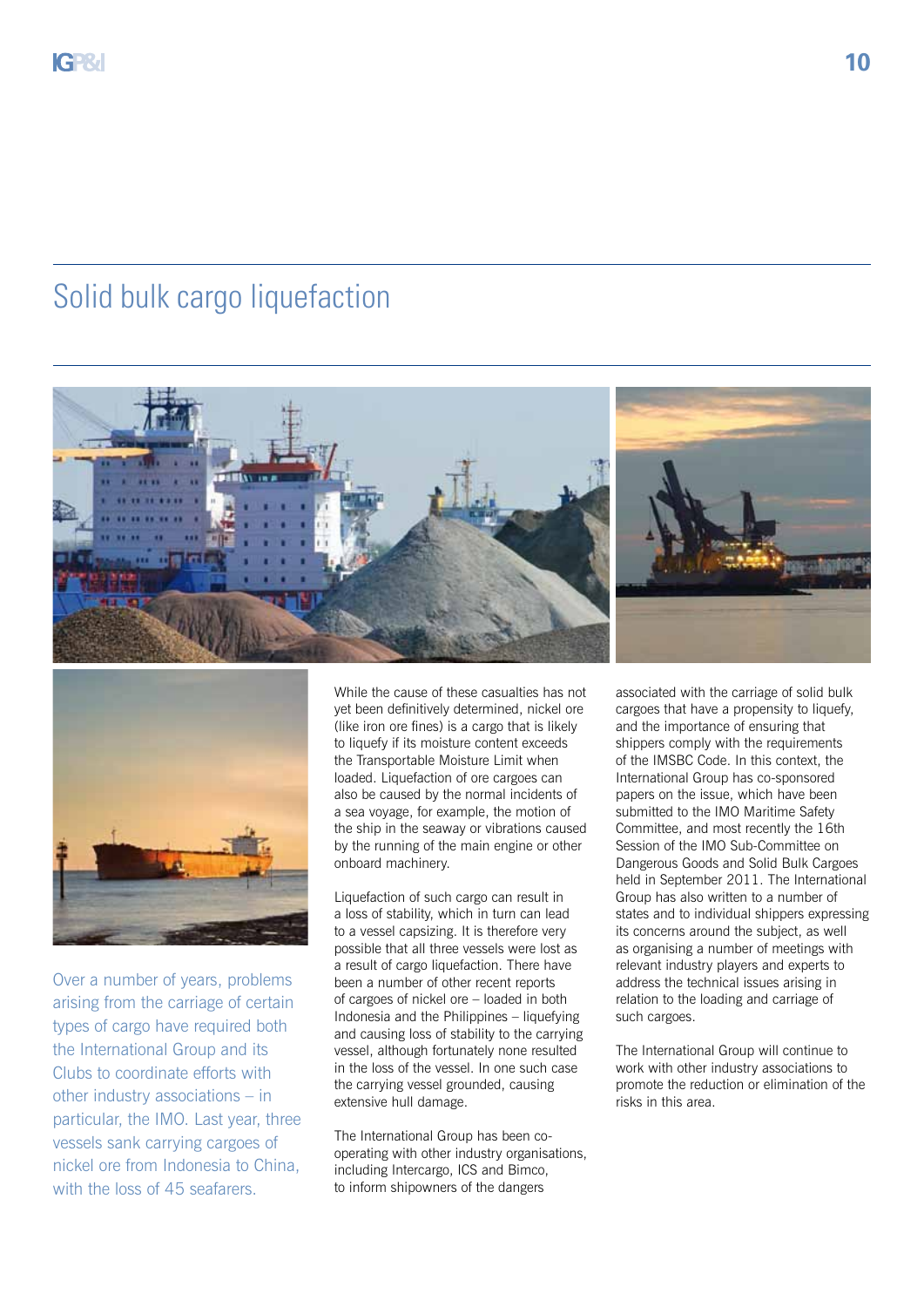# Athens Convention 2002 Protocol/EU Passenger Liability Regulation 329/2009 (PLR)



The Athens Convention 2002 Protocol – under which existing passenger liability compensation limits from the Athens Convention 1974 will be very significantly increased – will come into force 12 months after it has been ratified by 10 states. By October 2011, there had been seven ratifications, and more are expected by the EU and others over the coming months. It is likely therefore that the Protocol will enter into force sometime during 2013.

Several years ago, the International Group expressed concern to the IMO about the absence of a terrorism exclusion under the Convention, and the ramifications this would have for insurance cover. As a result, in October 2006 the IMO Legal Committee adopted guidelines for implementation of the 2002 Protocol, which provided the dual certification of insurance required under the Convention, with one certificate covering non-war/terror liabilities. This certificate will be issued by the Clubs, and a separate certificate covering war and terrorism liabilities will be provided by war risk insurers.

In April 2009, the European Union Passenger Liability Regulation 329/2009 (PLR) – which incorporates the key provisions of the Athens Convention Protocol and will apply within EU member states – was signed by the European Parliament and Council. It will pass into law by 31 December 2012 at the latest in EU member states, regardless of whether or not the Athens Convention Protocol

has entered into force by that time. The PLR also extends the scope of the Athens Convention to cover domestic coastal (but not inland) vessels, and makes provision for payments of advanced compensation, as well as compensation for passenger mobility equipment.

The prospect of the PLR coming into force before the Athens Convention Protocol, combined with the extension of liabilities under the PLR to domestic passenger voyages, has raised a number of unique issues for the International Group and the Clubs. For example, the certification requirements for the purposes of the PLR, which have been considered by the International Group's managers and referred to Club boards and committees. Certification and evidence of insurance generally remains a challenge, and will necessarily entail extensive and continuing efforts by the International Group in years to come with states and with regulators worldwide.